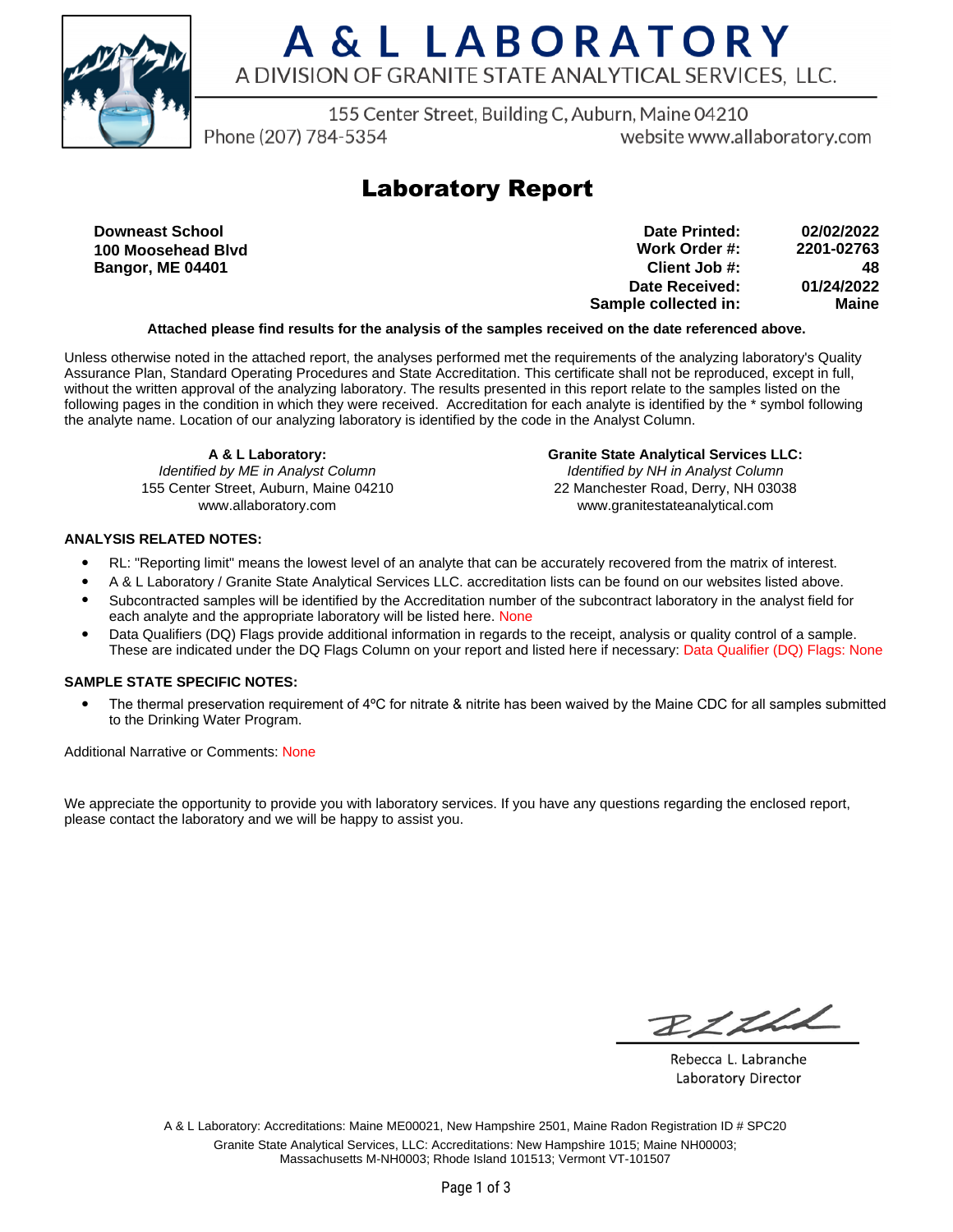

155 Center Street, Building C, Auburn, Maine 04210

Phone (207) 784-5354

website www.allaboratory.com

**CERTIFICATE OF ANALYSIS FOR DRINKING WATER**

| <b>DATE PRINTED:</b>     | 02/02/2022                             |
|--------------------------|----------------------------------------|
| <b>CLIENT NAME:</b>      | Downeast School                        |
| <b>CLIENT ADDRESS:</b>   | 100 Moosehead Blvd<br>Bangor, ME 04401 |
| <b>METHOD:</b>           | <b>EPA 200.8</b>                       |
| <b>EPA ACTION LEVEL:</b> | 15 ppb                                 |
| <b>MAINE GUIDELINE:</b>  | 4 ppb                                  |
| <b>REPORTING LIMIT:</b>  | 1 ppb                                  |

| Legend                 |  |
|------------------------|--|
| Lead Above 4 ppb       |  |
| ⊗<br>Lead Above 15 ppb |  |

**DATE AND TIME RECEIVED:** 01/24/2022 10:25AM **ANALYSIS PACKAGE:** Maine Schools-Lead **RECEIPT TEMPERATURE:** 22° CELSIUS **CLIENT JOB #:** 48

| Sample ID#     | <b>Location</b>                              | Sample Outlet<br><b>Type</b> | <b>Type</b> | Date - Time<br><b>Water Sampled</b> | Result | <b>Test Units Pass</b> | /Fail Flag | DQ | <b>Analyst</b> | Date - Time<br>Analyzed   |
|----------------|----------------------------------------------|------------------------------|-------------|-------------------------------------|--------|------------------------|------------|----|----------------|---------------------------|
| 2201-02763-001 | Drinking Water Tap - Room<br>A1              | F                            | <b>DWF</b>  | 01/22/2022 05:17AM                  | 17.0   | ppb                    | ⊗          |    |                | JLR-NH 01/28/2022 11:40PM |
| 2201-02763-002 | Drinking Water Tap - Room<br>A2              | F                            | <b>DWF</b>  | 01/22/2022 05:19AM                  | 2.6    | ppb                    |            |    |                | JLR-NH 01/28/2022 11:51PM |
| 2201-02763-003 | Drinking Water Tap - Room<br><b>B14</b>      | F                            | <b>DWF</b>  | 01/22/2022 05:22AM                  | 31.3   | ppb                    | ⊗          |    |                | JLR-NH 01/28/2022 11:54PM |
| 2201-02763-004 | Drinking Water Tap - Room<br><b>B16</b>      | F                            | <b>DWF</b>  | 01/22/2022 05:25AM                  | 21.3   | ppb                    | $\otimes$  |    |                | JLR-NH 01/28/2022 11:58PM |
| 2201-02763-005 | Drinking Water Tap - Room<br><b>B17</b>      | F                            | <b>DWF</b>  | 01/22/2022 05:27AM                  | 11.9   | ppb                    | ♦          |    |                | JLR-NH 01/29/2022 12:01AM |
| 2201-02763-006 | Drinking Water Tap - Room<br><b>B18</b>      | F                            | <b>DWF</b>  | 01/22/2022 05:31AM                  | 38.8   | ppb                    | $\otimes$  |    |                | JLR-NH 01/29/2022 12:05AM |
| 2201-02763-007 | Drinking Water Tap - Room<br><b>B19</b>      | F                            | <b>DWF</b>  | 01/22/2022 05:29AM                  | 10.0   | ppb                    | ♦          |    |                | JLR-NH 01/29/2022 12:09AM |
| 2201-02763-008 | Drinking Water Tap - Room<br>C <sub>20</sub> | F                            | <b>DWF</b>  | 01/22/2022 05:43AM                  | 1.8    | ppb                    |            |    |                | JLR-NH 01/29/2022 12:19AM |
| 2201-02763-009 | Drinking Water Tap - Room<br>C <sub>21</sub> | F                            | <b>DWF</b>  | 01/22/2022 05:46AM                  | 1.5    | ppb                    |            |    |                | JLR-NH 01/29/2022 12:23AM |
| 2201-02763-010 | Drinking Water Tap - Room<br>C <sub>22</sub> | F                            | <b>DWF</b>  | 01/22/2022 05:56AM                  | 3.2    | ppb                    |            |    |                | JLR-NH 01/29/2022 12:27AM |
| 2201-02763-011 | Drinking Water Tap - Room<br>C <sub>23</sub> | F                            | <b>DWF</b>  | 01/22/2022 05:48AM                  | 2.6    | ppb                    |            |    |                | JLR-NH 01/29/2022 12:30AM |
| 2201-02763-012 | Drinking Water Tap - Room<br>C <sub>24</sub> | F                            | <b>DWF</b>  | 01/22/2022 05:54AM                  | 10.6   | ppb                    | $\bigcirc$ |    |                | JLR-NH 01/29/2022 12:41AM |
| 2201-02763-013 | Drinking Water Tap - Room<br>C <sub>25</sub> | F                            | <b>DWF</b>  | 01/22/2022 05:51AM                  | 84.4   | ppb                    | $\otimes$  |    |                | JLR-NH 01/29/2022 12:45AM |
| 2201-02763-014 | Drinking Water Tap - Room<br>D <sub>5</sub>  | F                            | <b>DWF</b>  | 01/22/2022 06:17AM                  | 116    | ppb                    | $\otimes$  |    |                | JLR-NH 02/01/2022 02:08PM |
| 2201-02763-015 | Drinking Water Tap - Room<br>D6              | F                            | <b>DWF</b>  | 01/22/2022 06:15AM                  | 2.2    | ppb                    |            |    |                | JLR-NH 01/29/2022 12:48AM |

BLLLL

Rebecca L. Labranche Laboratory Director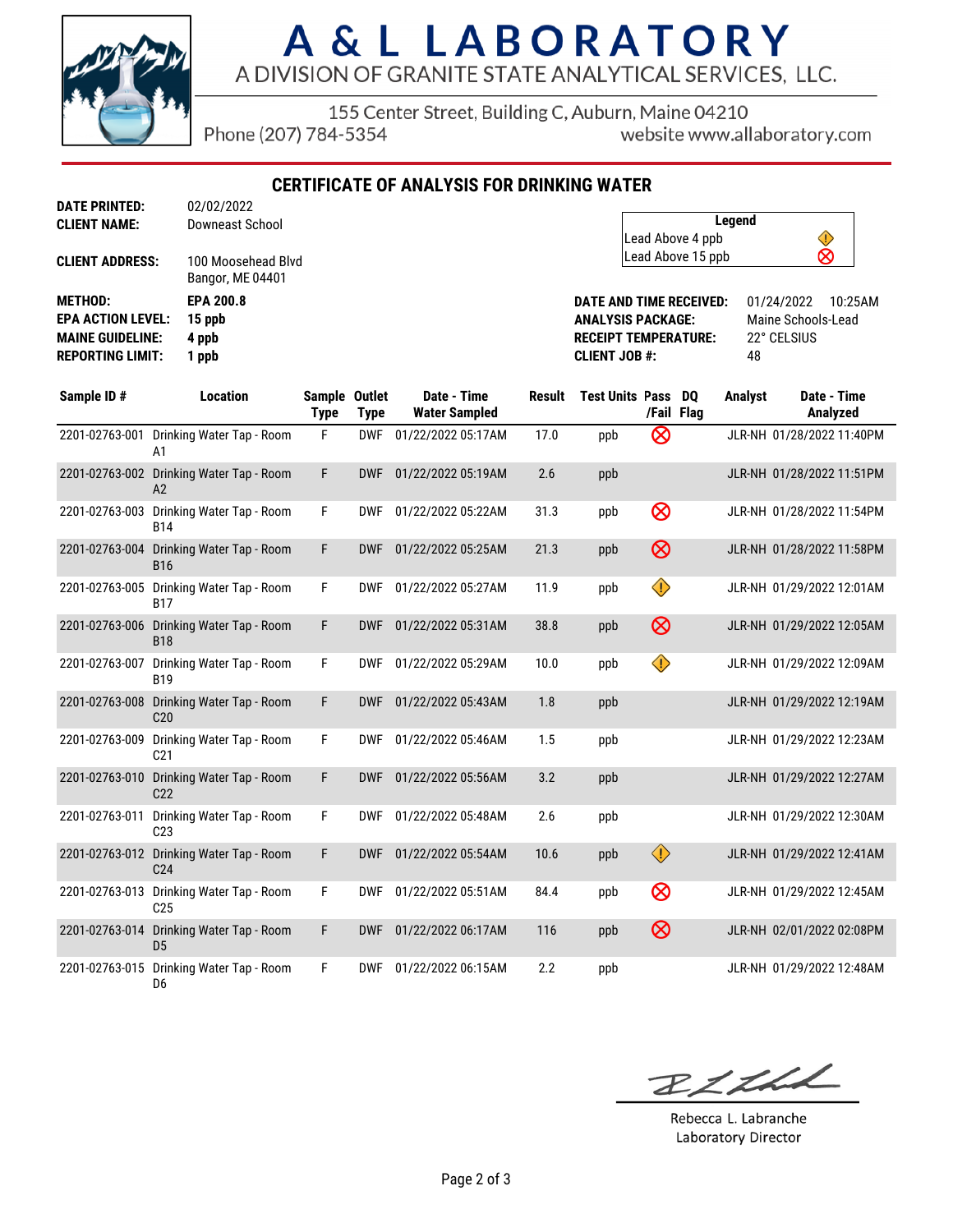

155 Center Street, Building C, Auburn, Maine 04210

Phone (207) 784-5354

website www.allaboratory.com

**CERTIFICATE OF ANALYSIS FOR DRINKING WATER**

| <b>DATE PRINTED:</b>     | 02/02/2022                             |
|--------------------------|----------------------------------------|
| <b>CLIENT NAME:</b>      | Downeast School                        |
| <b>CLIENT ADDRESS:</b>   | 100 Moosehead Blvd<br>Bangor, ME 04401 |
| <b>METHOD:</b>           | <b>EPA 200.8</b>                       |
| <b>EPA ACTION LEVEL:</b> | 15 ppb                                 |
| <b>MAINE GUIDELINE:</b>  | 4 ppb                                  |
| <b>REPORTING LIMIT:</b>  | 1 ppb                                  |

| Legend            |   |  |
|-------------------|---|--|
| Lead Above 4 ppb  |   |  |
| Lead Above 15 ppb | ⊗ |  |

**DATE AND TIME RECEIVED:** 01/24/2022 10:25AM **ANALYSIS PACKAGE:** Maine Schools-Lead<br> **RECEIPT TEMPERATURE:** 22° CELSIUS **RECEIPT TEMPERATURE: CLIENT JOB #:** 48

| Sample ID#                    | <b>Location</b>                              | Sample Outlet<br>Type | <b>Type</b> | Date - Time<br><b>Water Sampled</b> | Result   | <b>Test Units Pass</b> | /Fail Flag              | DO. | <b>Analyst</b> | Date - Time<br>Analyzed   |
|-------------------------------|----------------------------------------------|-----------------------|-------------|-------------------------------------|----------|------------------------|-------------------------|-----|----------------|---------------------------|
| 2201-02763-016                | Drinking Water Tap - Room<br>D <sub>7</sub>  | F                     | <b>DWF</b>  | 01/22/2022 06:12AM                  | 2.8      | ppb                    |                         |     |                | JLR-NH 01/29/2022 12:52AM |
| 2201-02763-017                | Drinking Water Tap - Room<br>D8              | F.                    | <b>DWF</b>  | 01/22/2022 06:11AM                  | 3.0      | ppb                    |                         |     |                | JLR-NH 01/29/2022 01:06AM |
| 2201-02763-018                | Drinking Water Tap - Room<br>D <sub>9</sub>  | F                     | <b>DWF</b>  | 01/22/2022 06:09AM                  | 2.2      | ppb                    |                         |     |                | JLR-NH 01/29/2022 01:10AM |
| 2201-02763-019                | Drinking Water Tap - Room<br>E <sub>10</sub> | F.                    | <b>DWF</b>  | 01/22/2022 05:59AM                  | $\leq$ 1 | ppb                    |                         |     |                | JLR-NH 01/29/2022 01:13AM |
| 2201-02763-020                | Drinking Water Tap - Room<br>E11             | F                     | <b>DWF</b>  | 01/22/2022 06:06AM                  | 1.6      | ppb                    |                         |     |                | JLR-NH 01/29/2022 01:17AM |
| 2201-02763-021                | Drinking Water Tap - Room<br>E12             | F.                    | <b>DWF</b>  | 01/22/2022 06:01AM                  | 5.1      | ppb                    | $\langle \cdot \rangle$ |     |                | JLR-NH 01/29/2022 01:20AM |
| 2201-02763-022                | Drinking Water Tap - Room<br>E <sub>13</sub> | F                     | <b>DWF</b>  | 01/22/2022 06:04AM                  | 3.2      | ppb                    |                         |     |                | JLR-NH 01/29/2022 01:24AM |
| 2201-02763-023                | Bottle Fill Station - B Wing                 | F.                    | <b>DWF</b>  | 01/22/2022 05:35AM                  | 15.1     | ppb                    | ⊗                       |     |                | JLR-NH 01/29/2022 01:35AM |
|                               | 2201-02763-024 Faucet - Book Room            | F                     | 0T          | 01/22/2022 05:38AM                  | 476      | ppb                    | ⊗                       |     |                | JLR-NH 02/01/2022 02:23PM |
| 2201-02763-025 Kitchen-Kettle |                                              | F                     | 0T          | 01/22/2022 05:12AM                  | 3.5      | ppb                    |                         |     |                | JLR-NH 01/29/2022 01:38AM |
|                               | 2201-02763-026 Faucet - Teacher's Lounge     | F                     | 0T          | 01/22/2022 06:21AM                  | $\leq$ 1 | ppb                    |                         |     |                | JLR-NH 01/29/2022 01:49AM |
|                               | 2201-02763-027 Kitchen - Food Prep Faucet    | F                     | ΚF          | 01/22/2022 05:11AM                  | 1.3      | ppb                    |                         |     |                | JLR-NH 01/29/2022 01:53AM |

RICHA

Rebecca L. Labranche Laboratory Director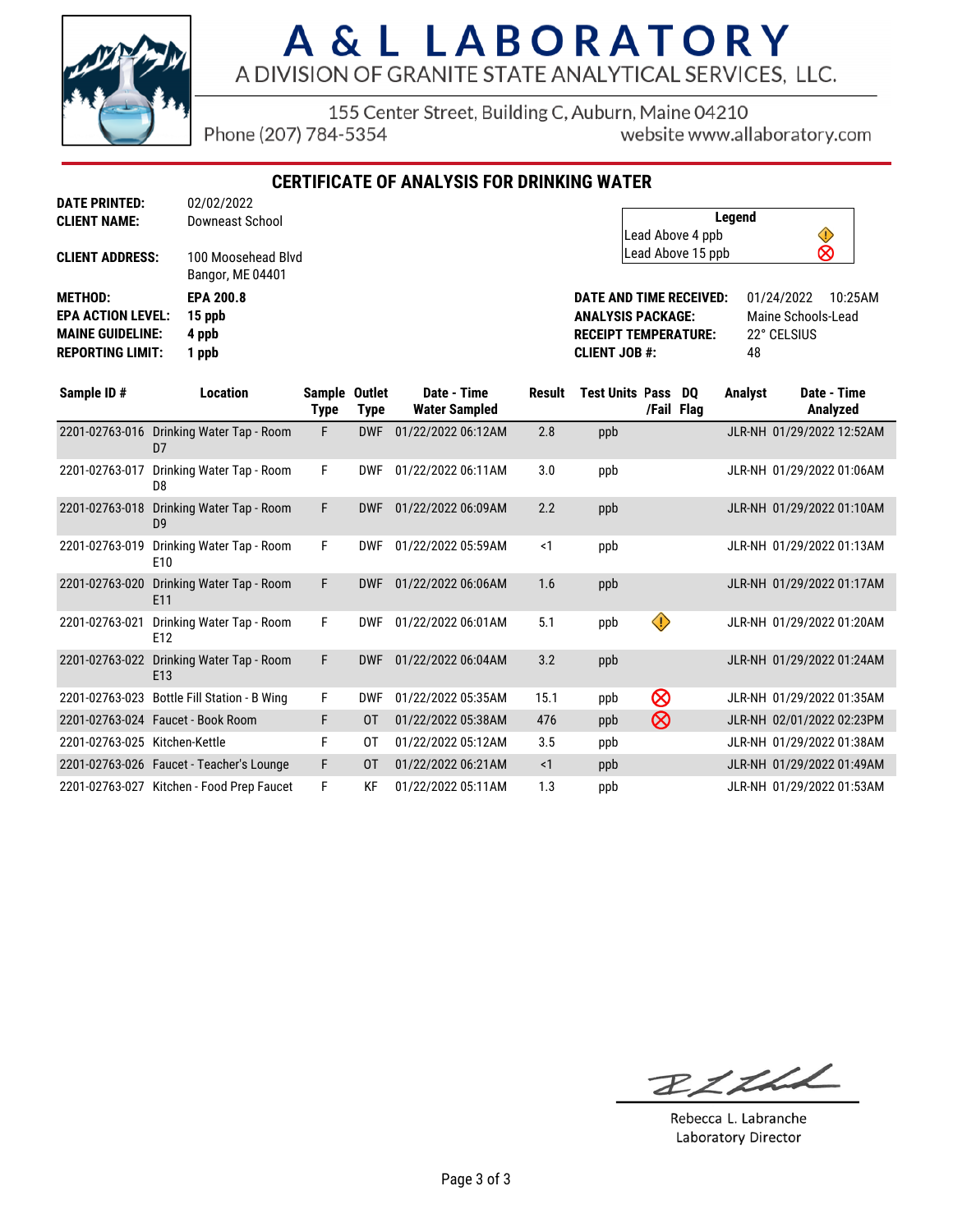

155 Center Street, Building C, Auburn, Maine 04210

Phone (207) 784-5354

website www.allaboratory.com

### **Laboratory Report**

**Downeast School 100 Moosehead Blvd Bangor, ME 04401**

**Work Order #: Client Job #: Date Received: Sample collected in: 2201-03421 48 01/27/2022 Maine Date Printed: 02/03/2022**

### **Attached please find results for the analysis of the samples received on the date referenced above.**

Unless otherwise noted in the attached report, the analyses performed met the requirements of the analyzing laboratory's Quality Assurance Plan, Standard Operating Procedures and State Accreditation. This certificate shall not be reproduced, except in full, without the written approval of the analyzing laboratory. The results presented in this report relate to the samples listed on the following pages in the condition in which they were received. Accreditation for each analyte is identified by the \* symbol following the analyte name. Location of our analyzing laboratory is identified by the code in the Analyst Column.

**A & L Laboratory:** Identified by ME in Analyst Column 155 Center Street, Auburn, Maine 04210 www.allaboratory.com

**Granite State Analytical Services LLC:** Identified by NH in Analyst Column 22 Manchester Road, Derry, NH 03038 www.granitestateanalytical.com

### **ANALYSIS RELATED NOTES:**

- RL: "Reporting limit" means the lowest level of an analyte that can be accurately recovered from the matrix of interest.
- A & L Laboratory / Granite State Analytical Services LLC. accreditation lists can be found on our websites listed above.
- Subcontracted samples will be identified by the Accreditation number of the subcontract laboratory in the analyst field for each analyte and the appropriate laboratory will be listed here. None
- Data Qualifiers (DQ) Flags provide additional information in regards to the receipt, analysis or quality control of a sample. These are indicated under the DQ Flags Column on your report and listed here if necessary: Data Qualifier (DQ) Flags: None

#### **SAMPLE STATE SPECIFIC NOTES:**

• The thermal preservation requirement of 4°C for nitrate & nitrite has been waived by the Maine CDC for all samples submitted to the Drinking Water Program.

Additional Narrative or Comments: None

We appreciate the opportunity to provide you with laboratory services. If you have any questions regarding the enclosed report, please contact the laboratory and we will be happy to assist you.

RICHL

Rebecca L. Labranche Laboratory Director

A & L Laboratory: Accreditations: Maine ME00021, New Hampshire 2501, Maine Radon Registration ID # SPC20 Granite State Analytical Services, LLC: Accreditations: New Hampshire 1015; Maine NH00003; Massachusetts M-NH0003; Rhode Island 101513; Vermont VT-101507